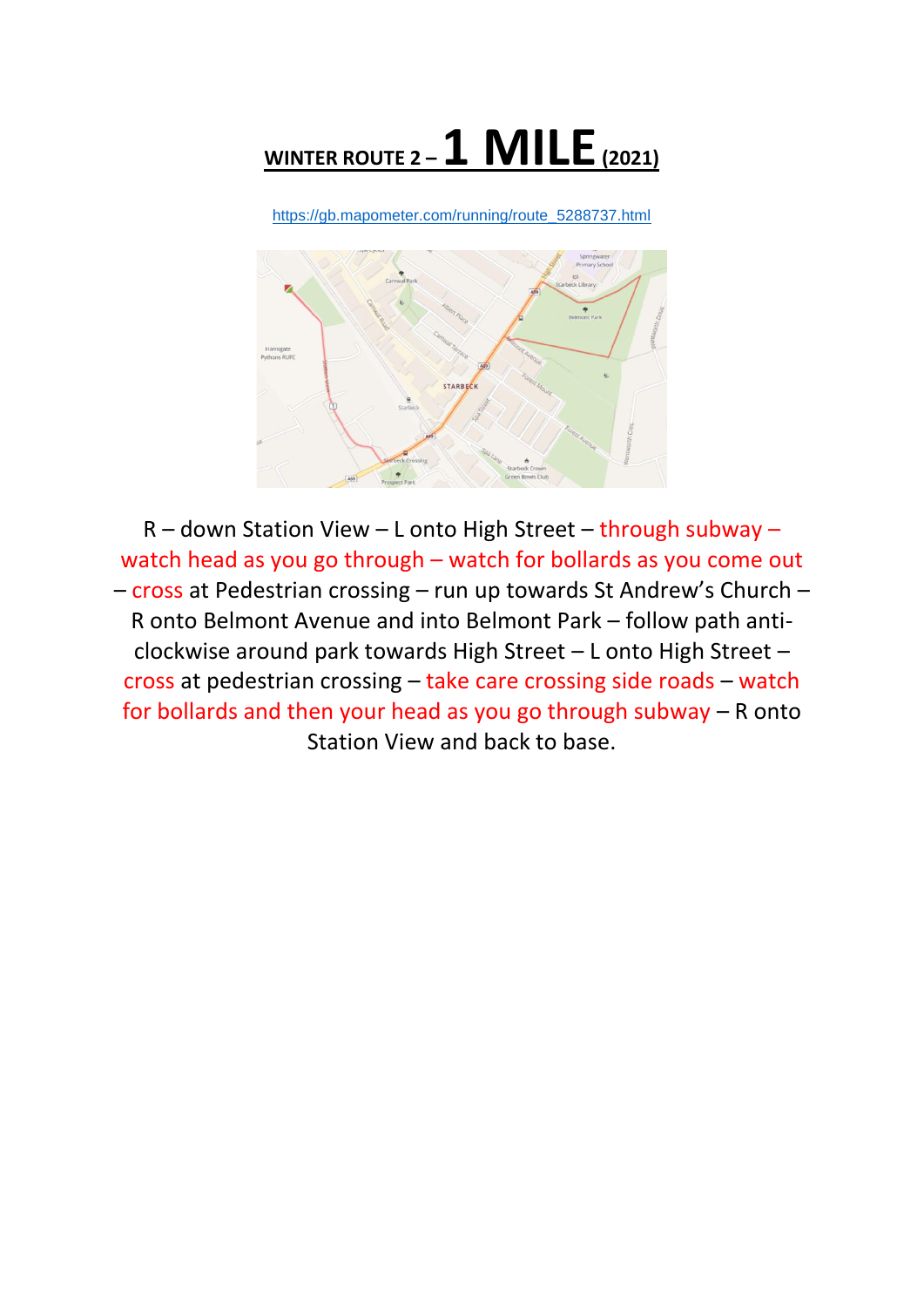

[https://gb.mapometer.com/running/route\\_5288739.html](https://gb.mapometer.com/running/route_5288739.html)



R – down Station View – L onto High Street – through subway – watch head as you go through – watch for bollards as you come out – cross at Pedestrian crossing – run up towards Bogs Lane/Forest Lane crossroads – R onto Forest Lane – R into park – follow path – keep bearing left – L at playpark – R onto Wentworth Close – L onto Wentworth Crescent – L onto Forest Avenue – R onto Forest Lane – R onto Forest Way – R onto Forest Rise – L onto Forest Avenue – L onto Spa Street – R onto Spa Lane – L onto High Street – cross at pedestrian crossing – straight over onto Station View and back to base.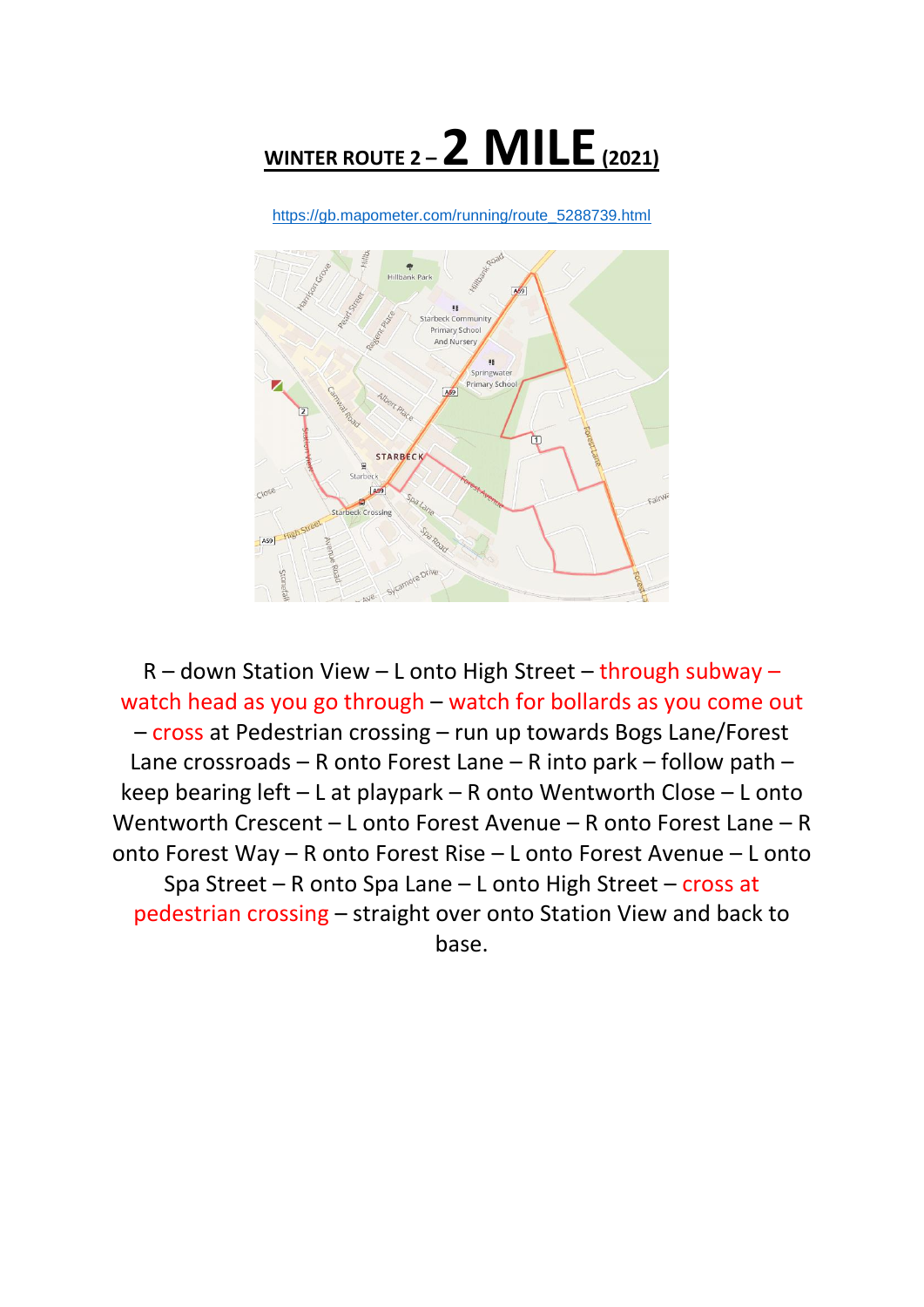## **WINTER ROUTE 2 –3 MILE(2021)**

[https://gb.mapometer.com/running/route\\_5288740.html](https://gb.mapometer.com/running/route_5288740.html)



R – down Station View – L onto High Street – through subway – watch head as you go through – watch for bollards as you come out – cross at Pedestrian crossing – run up towards Bogs Lane/Forest Lane crossroads – R onto Forest Lane – R into park – follow path straight on towards High Street – L onto High Street – follow road – continue on to Knaresborough Road – around Willaston Road - cross at pedestrian crossing to run back down other side of Knaresborough Road/High Street – take care crossing side roads – L onto Station View and back to base.